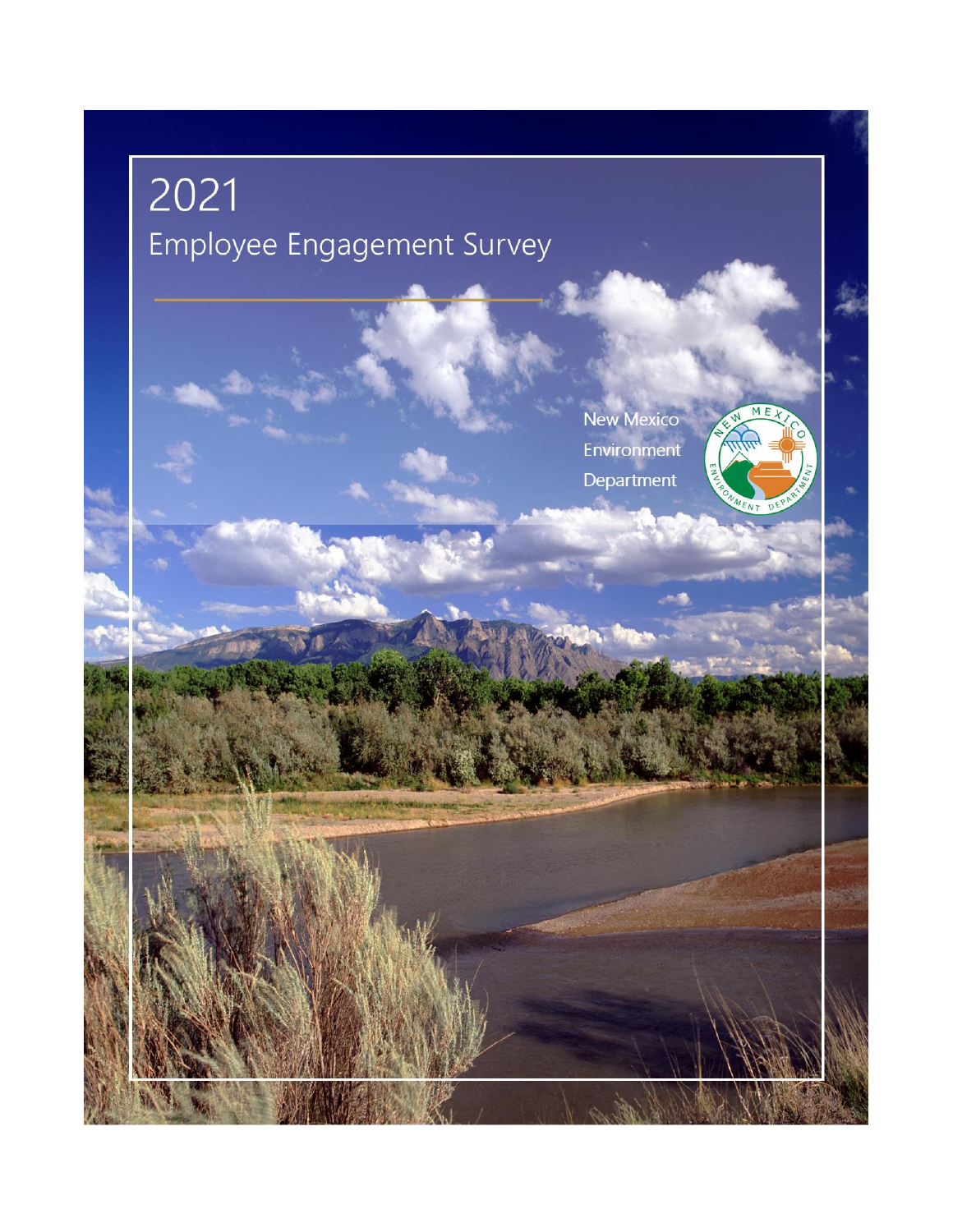### A message from the Secretary

#### Colleagues,

This is our second effort to capture your views of the New Mexico Environment Department (NMED). The employee engagement survey provides us with a valuable snapshot of how you think and feel about your work, the mission of the Department, the resources we have available, and the Department leadership.

As you know, 2020 was an unprecedented year for NMED with the challenges of the COVID-19 pandemic. The Senior Leadership Team worked quickly to implement telework to ensure your safety and slow the spread of the virus. You successfully adapted to workload increases,



telework, illness, loss, and managing remote learning for children. Despite these challenges, we endured, and we succeeded. Our mission to protect public health and the environment was never so important to New Mexicans who counted on us in unimaginable ways as we counted on one another.

Our second employee engagement survey – with an 89% response rate, up 5 percentage points from last year – is illustrative of your continued engagement in your work and dedication to our Department. It is clear, once again, that you are mission-driven public servants who show up each day and give it your best.

Like last year, the employee engagement survey revealed areas for improvement, such as the need for more meaningful employee recognition, a better salary structure to link pay to performance, opportunities for promotion, and focused efforts to promote diversity in the workplace. On the other hand, the survey revealed improvements, such as more reasonable workload, having the resources to do the job, and supervisors doing a good job.

Our Senior Leadership Team and I are committed to addressing the outstanding concerns and needs you identified in this survey, including continued telework options beyond those imposed by the pandemic which I fully support.

As I said last year, I am committed to advocating for each of you – our incredible employees. I admire your dedication to the environment and all those who call New Mexico home. In 2021, I look forward to continuing our efforts to shape NMED into an even stronger, more inclusive Department, and these employee engagement survey results will help light the way.

Sincerely,

Javen V. Fr

James C. Kenney Cabinet Secretary

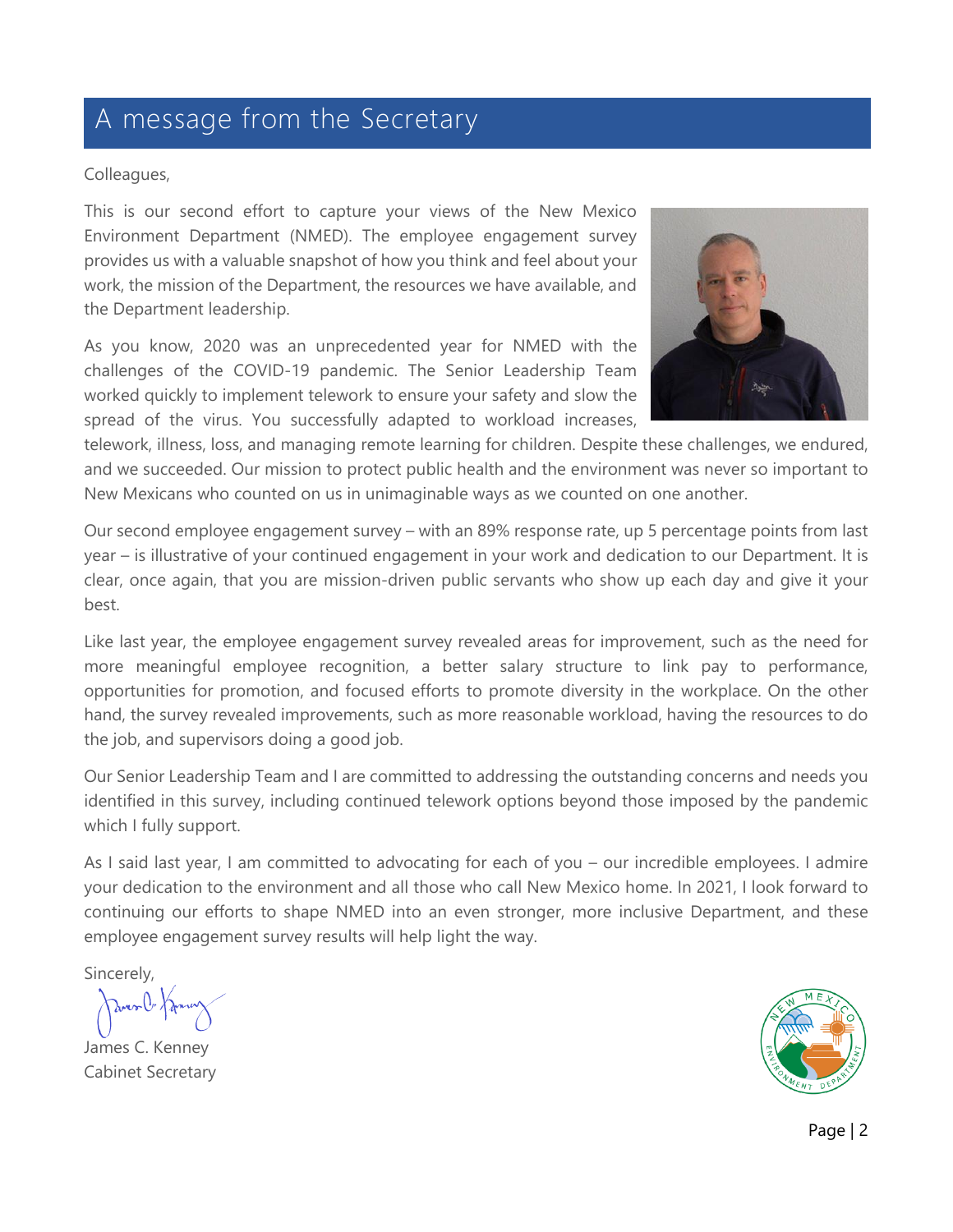### Contents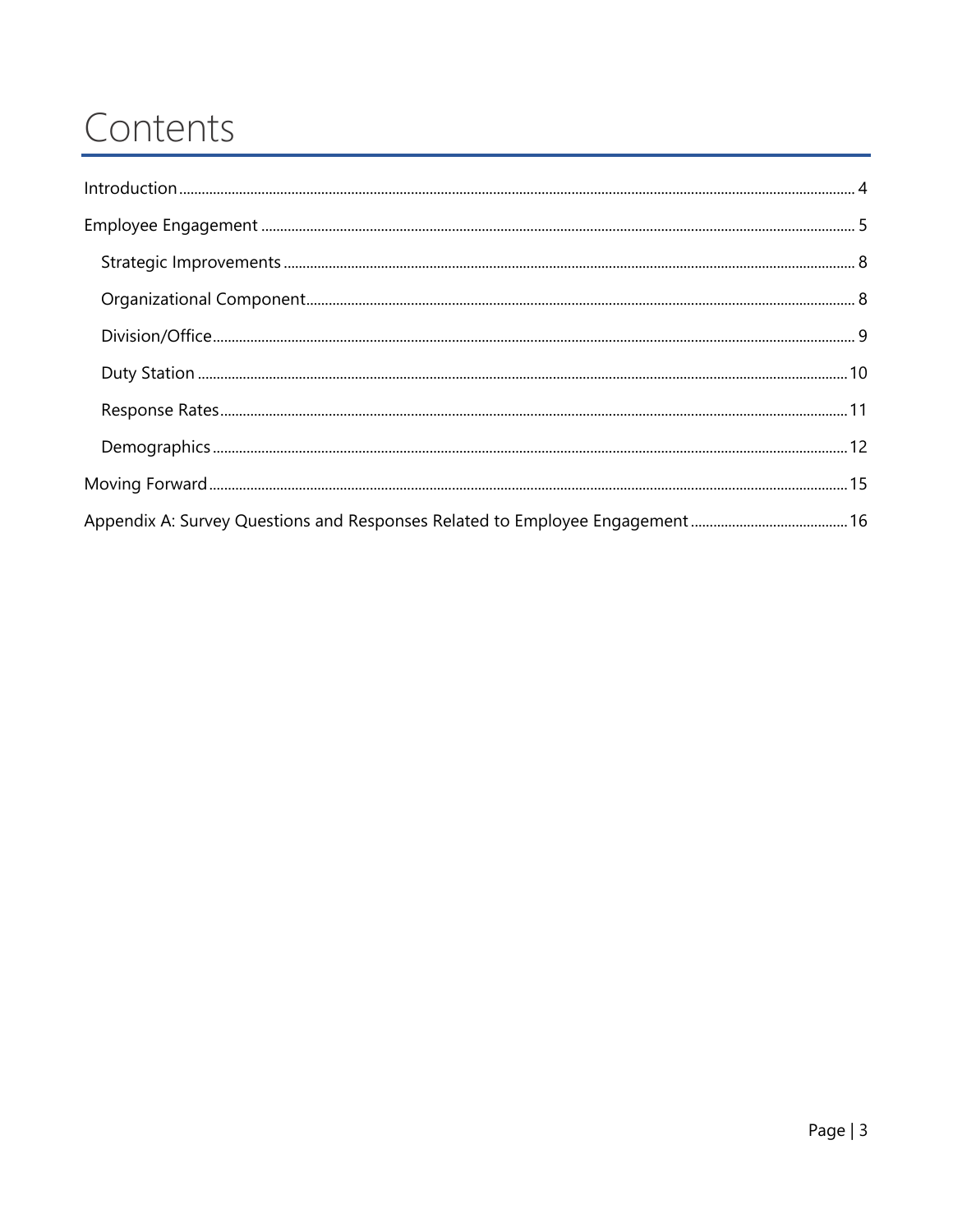### <span id="page-3-0"></span>Introduction

The 2021 Employee Engagement Survey is the second annual survey of its kind completed at the New Mexico Environment Department (NMED). Collecting the thoughts and opinions of NMED employees allows the Department to address employee concerns and to gain insight into how management can better lead the Department to accomplish its mission: to protect and restore the environment and to foster a healthy and prosperous New Mexico for present and future generations.

> *"At NMED, we believe in continual growth and development, knowing that we can always do better. Thank you all for providing us with your thoughts on how we can continue to improve as an agency."*

> > T. Justin Garoutte, MPH Director of Strategic Initiatives

On December 31, 2020, the Office of Strategic Initiatives (OSI) invited all 526 NMED employees to complete the anonymous survey. By the time the survey closed on January 22, 2021, a total of 468 employees had responded, achieving an 89% response rate – an improvement over last year's 84% response rate. These results provide us with important quantitative information, including:

- NMED employees continue to be highly engaged in the work they do at a rate well above the national average, and higher than last year.
- NMED employees continue to believe that the work they do is important, and they are willing to work even harder to get the job done.

The results show there is room for improvement, including:

- NMED employees continue to seek a more meaningful process to reward individuals for innovation, accomplishment and job performance, as was reflected in last year's responses.
- NMED employees continue to look for more resources to support their work and help get the job done, though these responses improved from last year.

In future years, the OSI will initiate the employee engagement survey in the month of January for all employees to complete. Each spring, the OSI will issue a new employee engagement report that will analyze the data provided and compare/contrast data from year-to-year. In the spirit of continuous improvement, you are encouraged to share your observations of the report data with the OSI.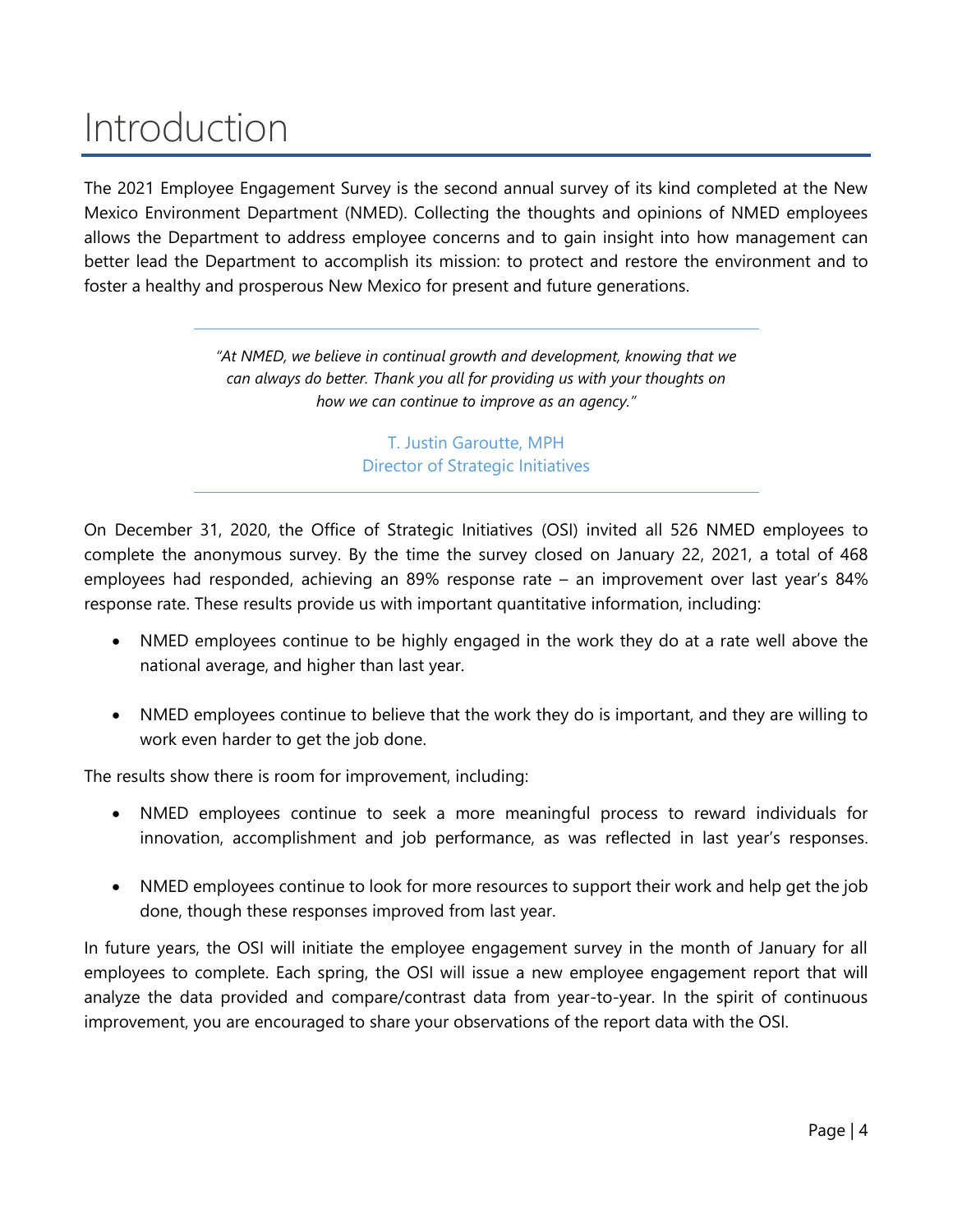## <span id="page-4-0"></span>Employee Engagement

 $6\%$ 

say they are willing to put in extra effort to get the job done, same as last year.

The 2021 Employee Engagement Survey contained 84 questions in broad topic areas, including personal work experiences, work unit, management and Department leadership. Survey results indicate that **overall employee engagement in NMED**, as measured by the percentage of positive answers, is rated at **65.80%**. This is well above the national average of 40% (a new high) as

measured and reported by the annual Gallup poll last published in 2020, referenced below.<sup>1</sup> This is also an improvement over last year's overall employee engagement in NMED of 61.93%.

Results also indicate that the work and Department mission continue to be important to most employees, as shown by the answers to the following questions:

- 96% of employees are willing to put in extra effort to get a job done (same as last year);
- 93% of employees say the work they do is important (same as last year);
- 91% of employees look for ways to do their job better (same as last year); and,
- 89% of employees like the work they do (1 point less than last year).

<sup>&</sup>lt;sup>1</sup> U.S. Employee Engagement Hits New High After Historic Drop, Harter, Jim, July 22, 2020. https://www.gallup.com/workplace/316064/employee-engagement-hits-new-high-historic-drop.aspx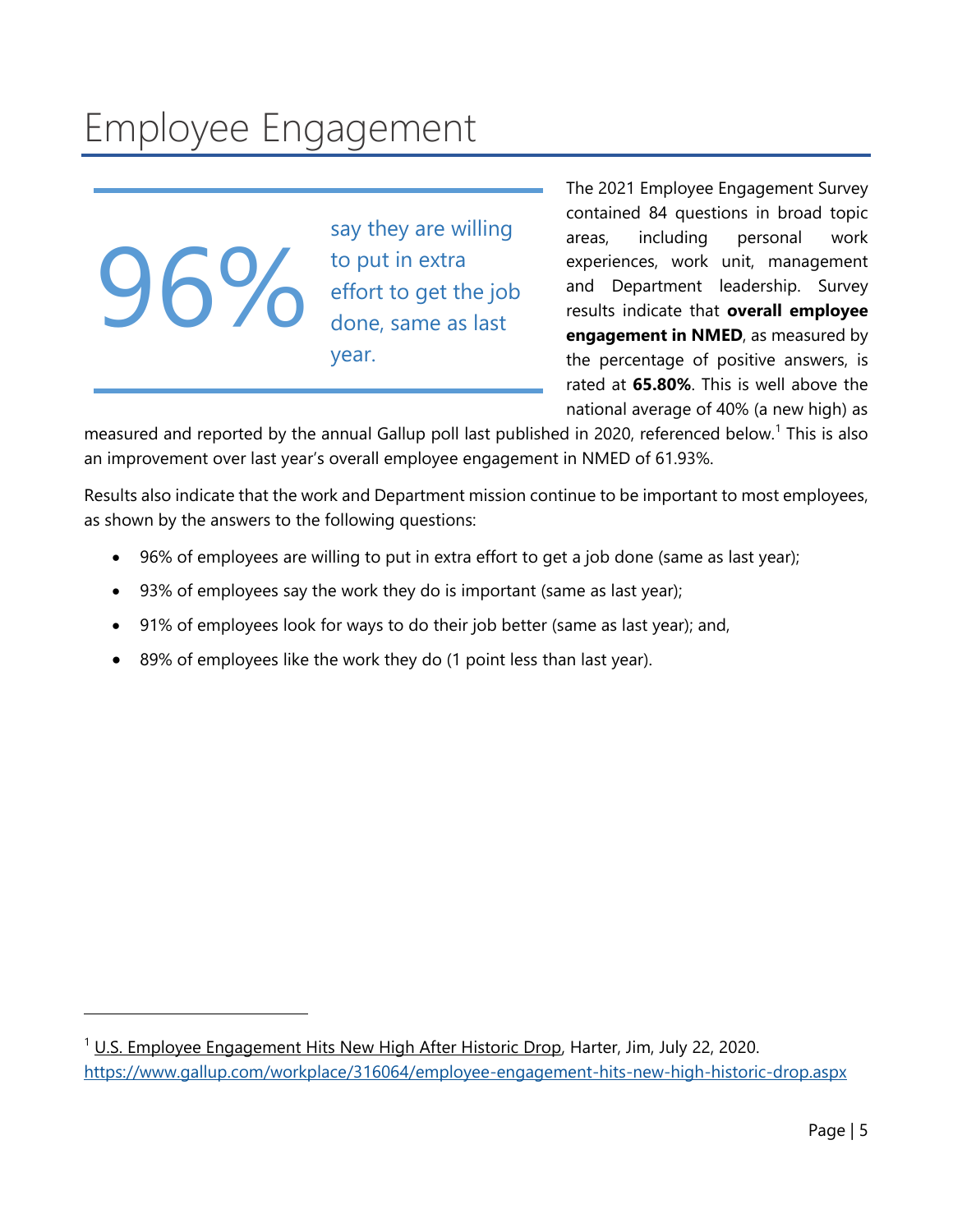

This year we added a new question about telework. In all, 93% of employees prefer to telework to some extent, with 33% preferring to work 2 days/week in the office (see chart below). Senior leadership will use this information to advocate for our employees to continue to have a telework option, even after the pandemic public health orders are lifted. In fact, we are already working with the General Services Department on shared office spaces so that we can focus our budget on supporting our staff and mission, as well as reduce rent and building costs.

As an overview, Table 1 below presents items with the highest and the lowest levels of engagement and compares last year's results with this year. Table 1 focuses on areas in which NMED needs to maintain employee engagement (i.e., highest percentage level of agreement) and the areas in which NMED needs to improve employee engagement (i.e., lowest percentage level of agreement). A copy of the survey questions and aggregated response data related to employee engagement is attached to this report for reference as Appendix A.



Several important engagement scores improved in 2021, including an increase of 7% on more reasonable workload ratings and an increase of 10% on having the resources to do the job. Increasing our Department's budget and quickly hiring additional staff to even out the workload has been a key goal of this administration and Senior Leadership. It is important to note that these efforts are making a difference in the workplace and on employee engagement. However, more work is needed in this area moving forward, and NMED management recognizes this and will continue to prioritize these efforts.



There was also significant improvement in other critical areas: supervisors doing a good job went up 8%, creativity and innovation are rewarded went up 7%, recognition of performance differences in the work unit went up 7%, and programs promoting diversity went up 10%.

On the other hand, some engagement scores went down from 2020 levels, but none dropped more than 3%. We are closely monitoring these scores and look forward to receiving more information in next year's survey to analyze our first set of three-year trends. One very clear message from our lower engagement scores is the need to focus management time and efforts on our Human Resources Bureau, starting with bringing on a new Bureau Chief as well as a Director for our Administrative Services Division. Table 1 below clearly demonstrates that many of our engagement challenges are in this area.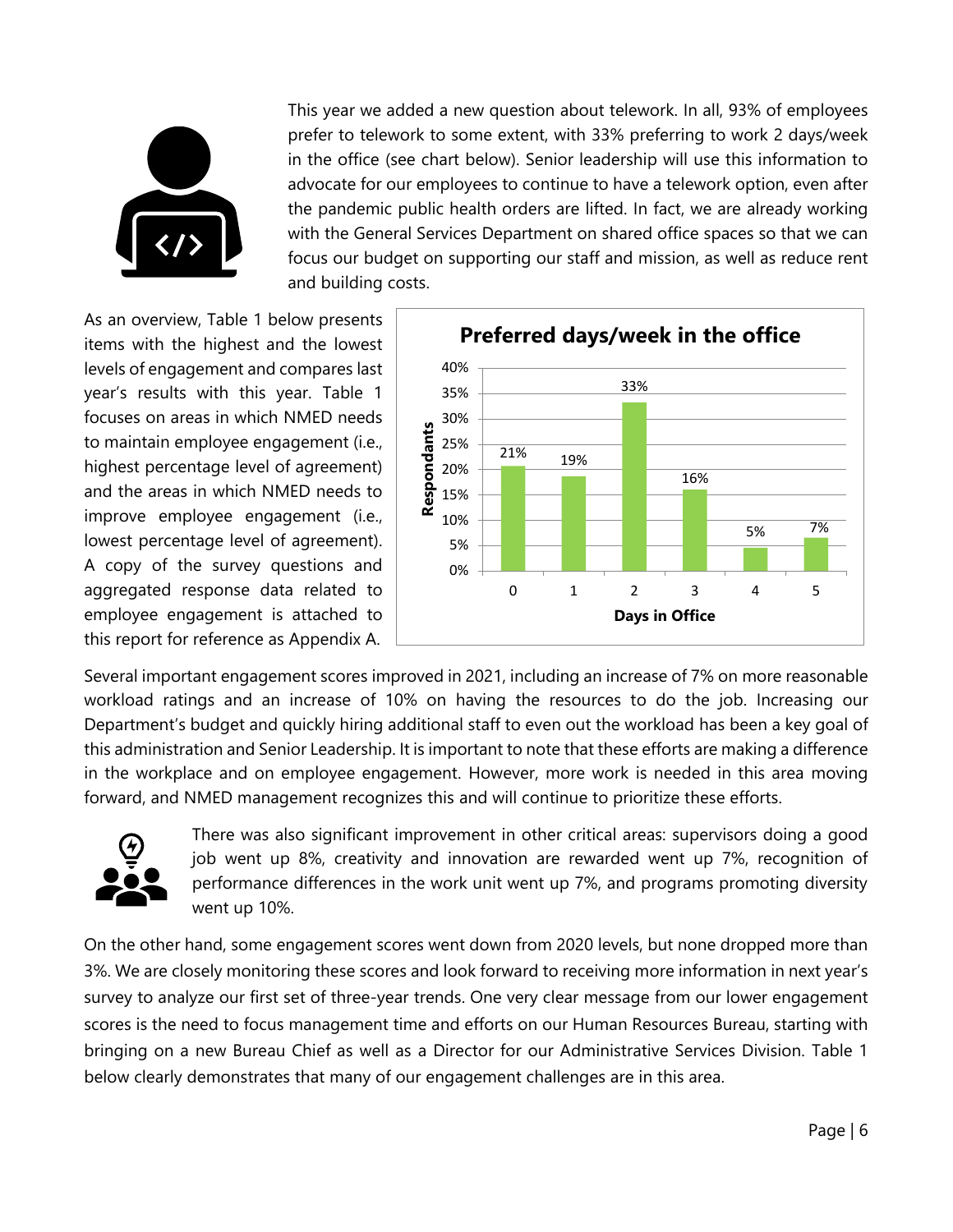### **Table 1: Highest and Lowest Engagement Levels**

| <b>Highest Engagement</b>                                                             | 2020 | 2021 | <b>Lowest Engagement</b>                                                                                                                                            | 2020 | 2021 |
|---------------------------------------------------------------------------------------|------|------|---------------------------------------------------------------------------------------------------------------------------------------------------------------------|------|------|
| When needed, I am willing to put in the<br>extra effort to get a job done. (Q7)       | 96%  | 96%  | Pay raises depend on how well<br>employees perform their jobs. (Q38)                                                                                                | 13%  | 10%  |
| The work I do is important. (Q13)                                                     | 93%  | 93%  | In my work unit, steps are taken to<br>deal with a poor performer who<br>cannot or will not improve. (Q28)                                                          | 29%  | 29%  |
| I am constantly looking for ways to do<br>my job better. (Q8)                         | 91%  | 91%  | Promotions in my work unit are<br>based on merit. (Q27)                                                                                                             | 30%  | 30%  |
| My supervisor treats me with respect.<br>(Q54)                                        | 85%  | 90%  | How satisfied are you with your<br>opportunity to get a better job in<br>your work unit? (Q45)                                                                      | 30%  | 31%  |
| I like the kind of work I do. (Q1)                                                    | 90%  | 89%  | In my work unit, differences in<br>performance are recognized in a<br>meaningful way. (Q29)                                                                         | 27%  | 34%  |
| My supervisor supports my need to<br>balance work and other life issues.<br>(Q47)     | 86%  | 89%  | How satisfied are you with your<br>opportunity to get a better job<br>outside of your work unit? (Q46)                                                              | 31%  | 34%  |
| How would you rate the overall quality<br>of work done by your work unit? (Q33)       | 85%  | 88%  | Considering everything, how<br>satisfied are you with your pay?<br>(Q70)                                                                                            | 37%  | 37%  |
| I am held accountable for achieving<br>results within my work unit. (Q14)             | 86%  | 87%  | I feel more engaged in my work<br>today than a year ago. (Q15)                                                                                                      | 42%  | 41%  |
| I know how my work relates to the<br>goals and objectives of the<br>Department. (Q12) | 85%  | 86%  | Creativity and innovation are<br>rewarded. (Q37)                                                                                                                    | 35%  | 42%  |
| Employees in my work unit share job<br>knowledge with each other. (Q31)               | 83%  | 85%  | Recognition in my work unit<br>depends on how well employees<br>perform their jobs. (Q30)                                                                           | 40%  | 44%  |
| The people I work with cooperate to<br>get the job done. (Q25)                        | 80%  | 85%  | I have sufficient resources (for<br>example, people, materials, budget)<br>to get my job done. (Q9)                                                                 | 38%  | 48%  |
| Overall, how good a job is being done<br>by your supervisor? (Q58)                    | 76%  | 84%  | Policies and programs promote<br>diversity in the workplace (recruiting<br>minorities and women, training in<br>awareness of diversity issues,<br>mentoring). (Q39) | 40%  | 50%  |
| My work gives me a feeling of personal<br>accomplishment. (Q2)                        | 84%  | 81%  | I believe the results of this survey<br>will be used to make my agency a<br>better place to work. (Q74)                                                             | 53%  | 51%  |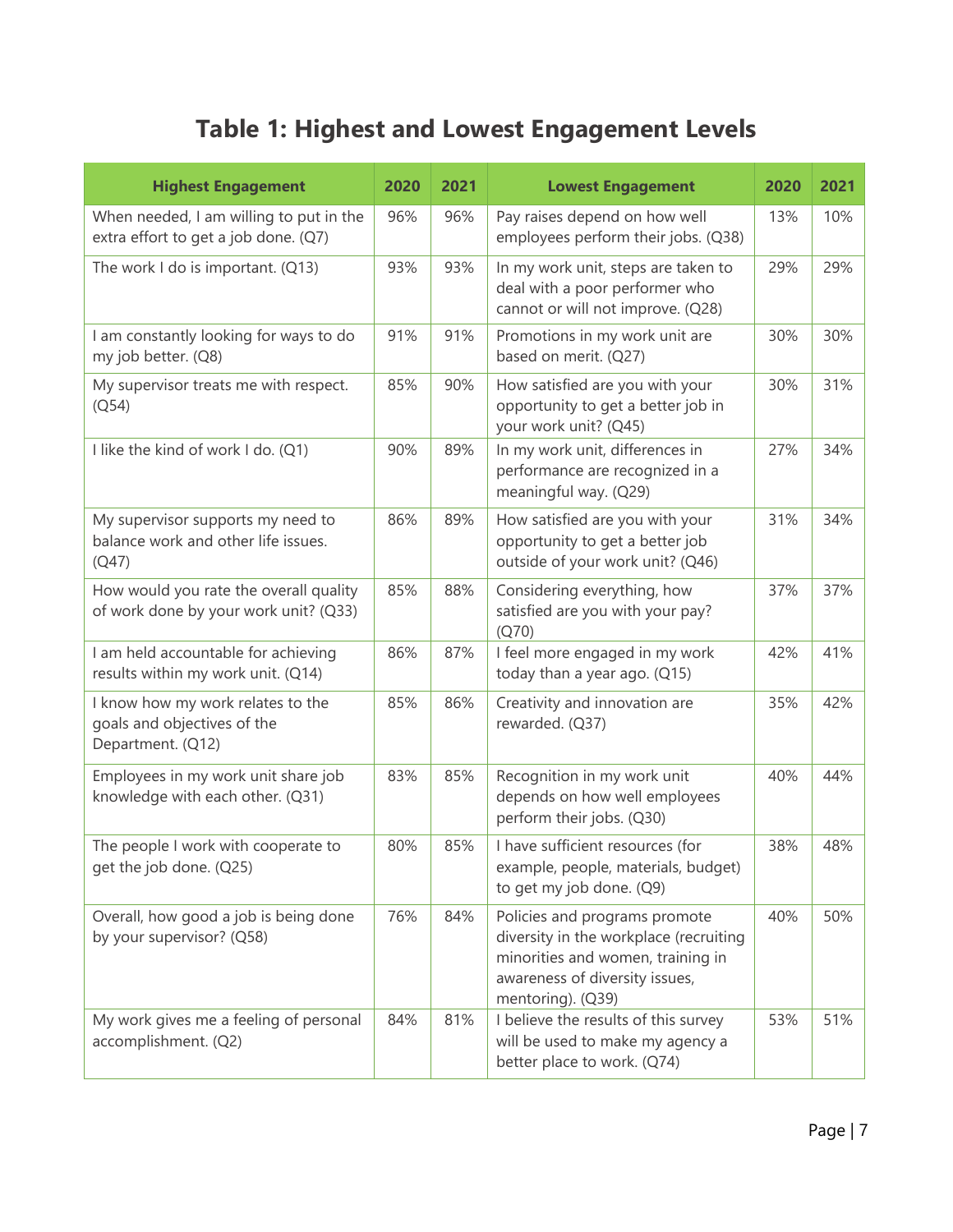An important data indicator is the degree to which our employees are engaged in their work and workplace. One critical measure of that engagement is the degree to which respondents agree with positive statements specific to their supervisor's performance and the objective conditions of their workplace. The higher the level of agreement with these positive statements, the more engaged employees are likely to be in their work and workplace and, again, we saw good improvement in this area in the last year.

#### <span id="page-7-0"></span>Strategic Improvements

Based on last year's employee engagement survey results, we focused on improving more meaningful ways to reward individuals for innovation, accomplishments and job performance. We aimed for strategic improvement in this area by revising NMED compensation time policies. Over the past year, our staff have worked and continue to work long hours during the COVID-19 pandemic to protect public health and the environment. Taking this into consideration, this policy is now helping support and recognize our employees for all their hard work and dedication. The new policy now allows the Department to pay employees in cash for compensatory time accruals once per fiscal year, subject to budget availability. Another way we are working on rewarding individuals more meaningfully is through the recent revival of the Employee Recognition Committee. Finally, last years results highlighted that more resources to support getting the job done were needed. Throughout the past year, we have remained laser focused on hiring new employees throughout NMED, as well as on securing additional budget to help us get the job done. Thank you to everyone who helped advocate for and secure the 21.3% increase to our base budget for the coming fiscal year!

#### <span id="page-7-1"></span>Organizational Component

This survey is divided into five organizational components of the work environment. These include the Senior Leadership Team, management, manager, work unit, and personal work experience. Positive responses to questions that relate to each of these organizational components of NMED were compared with last year and engagement improved across the board. This is shown in the bar graph below.

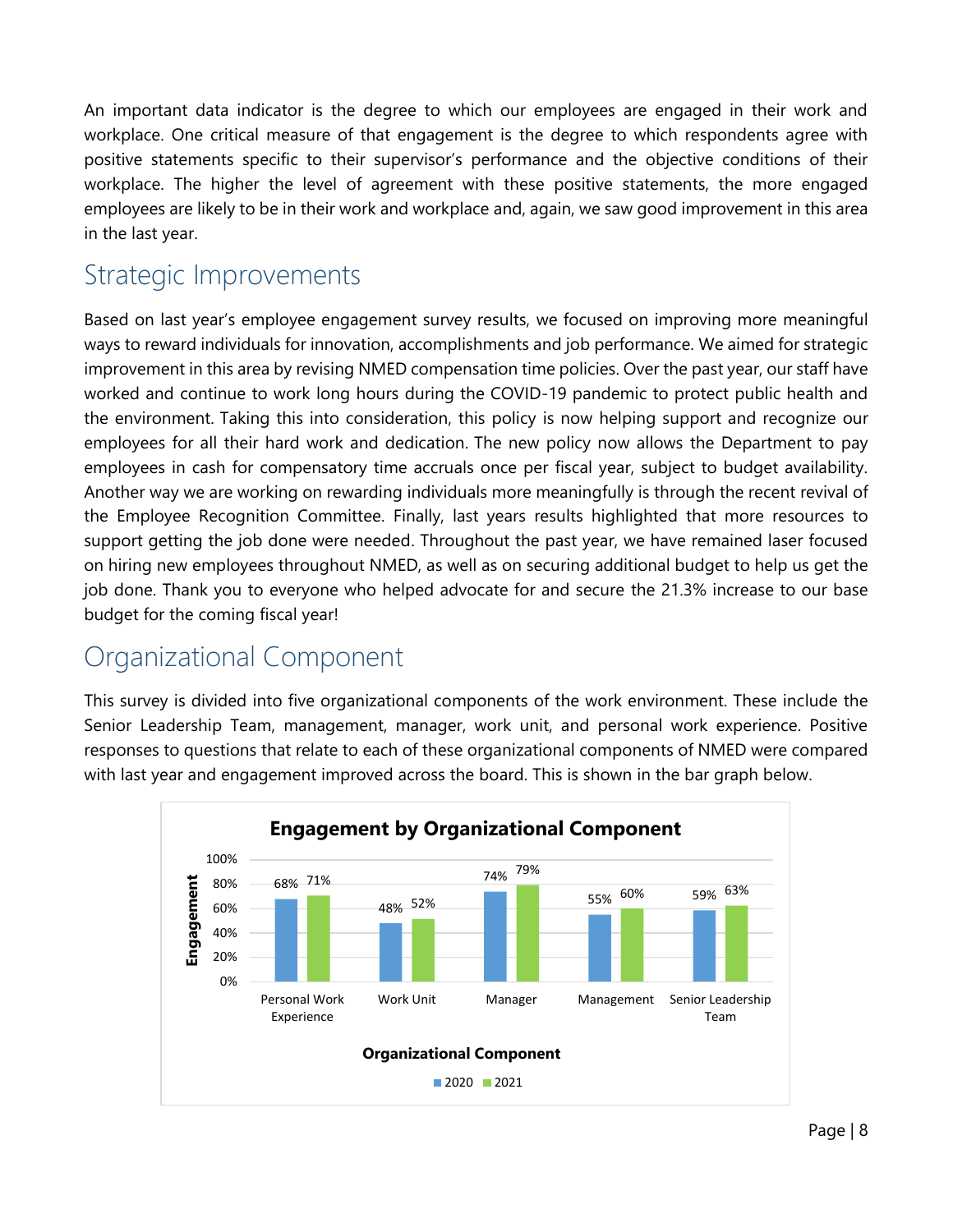### <span id="page-8-0"></span>Division/Office

The graph below illustrates the overall engagement of NMED employees by respective divisions as well as three office level breakouts for 2020 and 2021. Employee engagement in 2021 improved compared to 2020 levels in the following divisions and offices: Office of Information Technology (OIT), Environmental Protection Division (EPD), Water Protection Division (WPD), and Resource Protection Division (RPD). However, employee engagement declined from 2020 to 2021 in the following divisions and offices: Office of the Secretary (OOTS), Office of General Counsel (OGC), and Administrative Services Division (ASD). Engagement can be affected by many factors, including staffing levels, changes in workload, management changes, communication, policies, and many other measures of employee experience. For example, in 2020, NMED updated policies that support employee well-being such as the new alternative work schedules and fitness/wellness policies.



Again, engagement was measured based upon employee responses that "agree" with positive statements specific to their supervisor's performance and the objective conditions of their workplace. The results above by division/office compare very positively in all categories to the national average of 40% employee engagement reported by the Gallup poll for 2020 (see reference document on page 5).

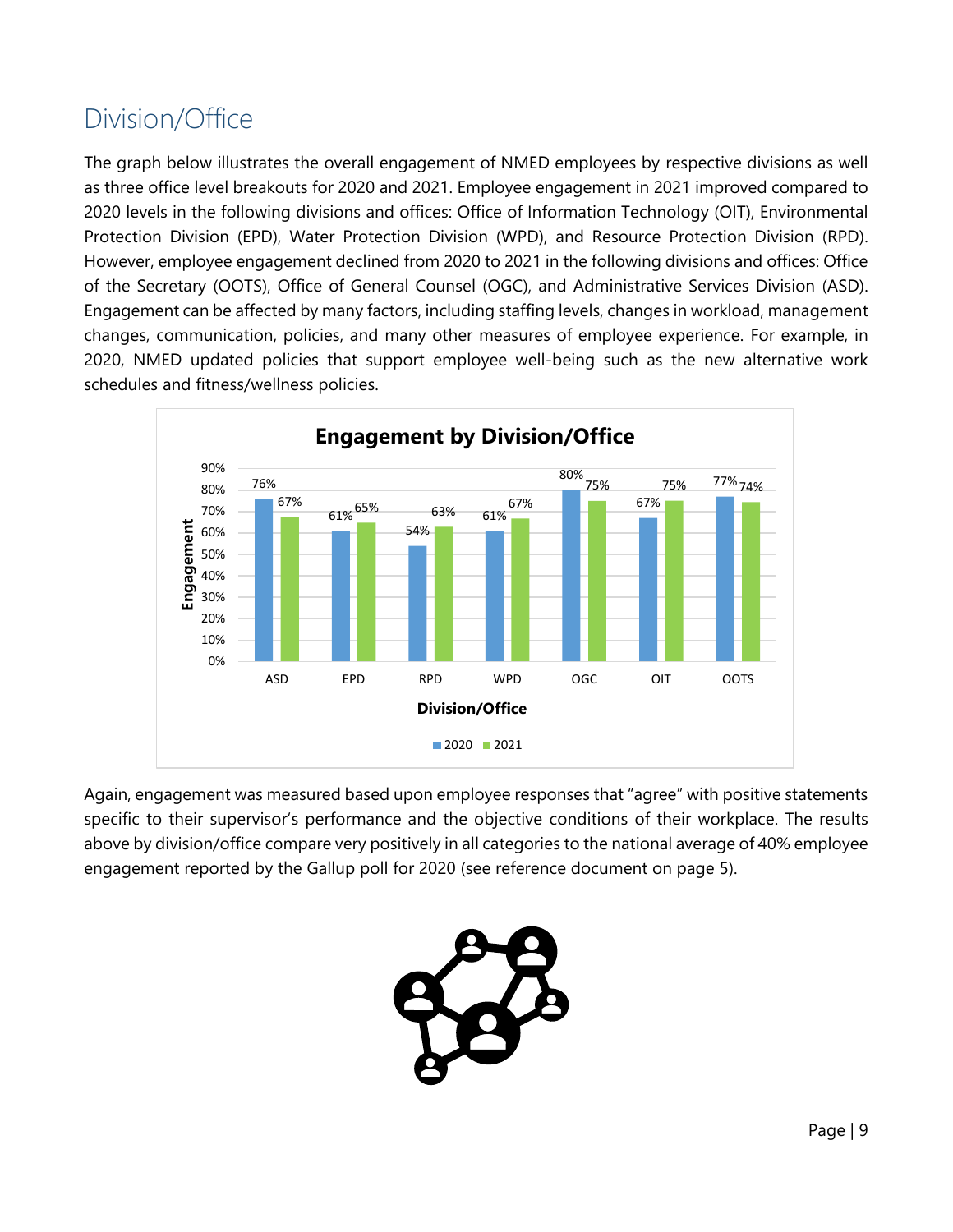### <span id="page-9-0"></span>Duty Station

NMED hosts its employees throughout New Mexico. Two survey questions focused on job satisfaction and duty station location:

Q20. I would prefer to perform my same job from a different geographic location.

Q21. I would prefer to perform a new job from a different geographic location.

Many people answered in the affirmative about performing their same job from a different geographic location, with increases in 2021 in Albuquerque, Las Cruces, and Santa Fe. Though the question does not directly address teleworking, employees indicated high interest in teleworking in another question referenced on page 6. NMED management is actively advocating for the continued use of telework, which may address this issue as well.



Considering question 21 and breaking the data out by duty station, the percentage of employees wanting a new job in a different geographic location trended lower in Las Cruces and in field offices, but noticeably higher in Albuquerque.

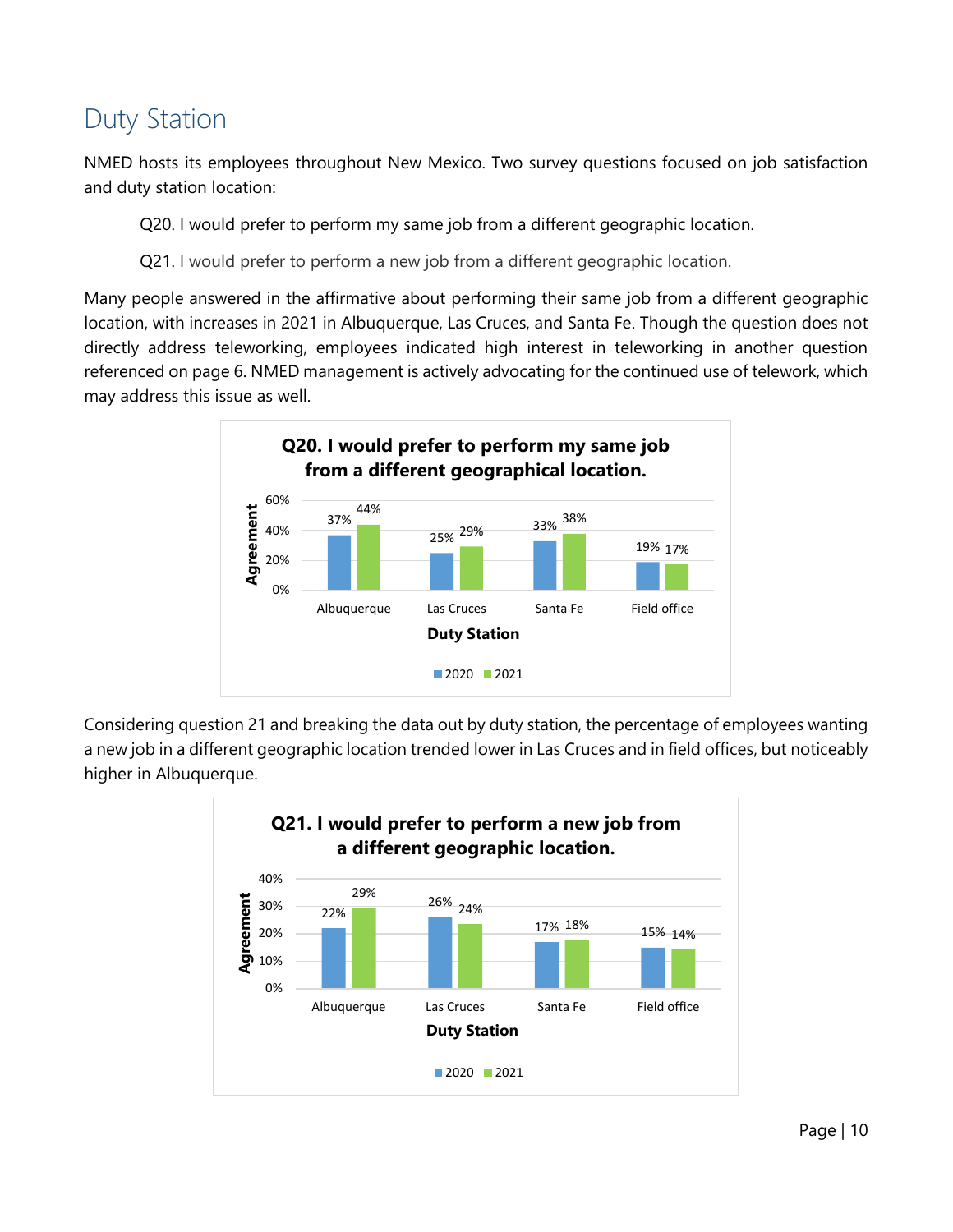#### <span id="page-10-0"></span>Response Rates

Table 2 below shows Department-wide response rates for the 2020 and 2021 surveys broken down by divisions and offices, as reported by respondents. A total of 30 respondents did not designate a division or office in 2020, and 34 did not designate a division or office in 2021. We plan to more carefully review employee groupings before the next survey, and we will offer some clear guidance to help employees make this selection consistently across the Department.

| <b>Employee Engagement Survey Participation</b>             |                  |                  |                  |                  |                  |                  |  |  |
|-------------------------------------------------------------|------------------|------------------|------------------|------------------|------------------|------------------|--|--|
|                                                             |                  | 2020             |                  |                  |                  |                  |  |  |
|                                                             | <b>Total</b>     | Total            | <b>Percent</b>   | <b>Total</b>     | <b>Total</b>     | <b>Percent</b>   |  |  |
| <b>Division/Office</b>                                      | <b>Responses</b> | <b>Employees</b> | <b>Responded</b> | <b>Responses</b> | <b>Employees</b> | <b>Responded</b> |  |  |
| <b>ASD</b>                                                  | 25               | 45               | 56%              | 23               | 23               | 100%             |  |  |
| <b>EPD</b>                                                  | 168              | 196              | 86%              | 175              | 219              | 80%              |  |  |
| <b>RPD</b>                                                  | 62               | 91               | 68%              | 67               | 86               | 78%              |  |  |
| <b>WPD</b>                                                  | 110              | 136              | 81%              | 120              | 145              | 83%              |  |  |
| OGC                                                         | 10               | 13               | 77%              | 14               | 14               | 100%             |  |  |
| OIT                                                         | 22               | 28               | 79%              | 23               | 25               | 92%              |  |  |
| <b>OOTS</b>                                                 | 6                | 6                | 100%             | 12               | 14               | 86%              |  |  |
| Total respondents who<br>identified a division or<br>office | 403              | 515              |                  | 434              | 526              |                  |  |  |
| <b>Total Respondents</b>                                    | 433              | 515              | 84%              | 468              | 526              | 89%              |  |  |

#### **Table 2: Response Rate**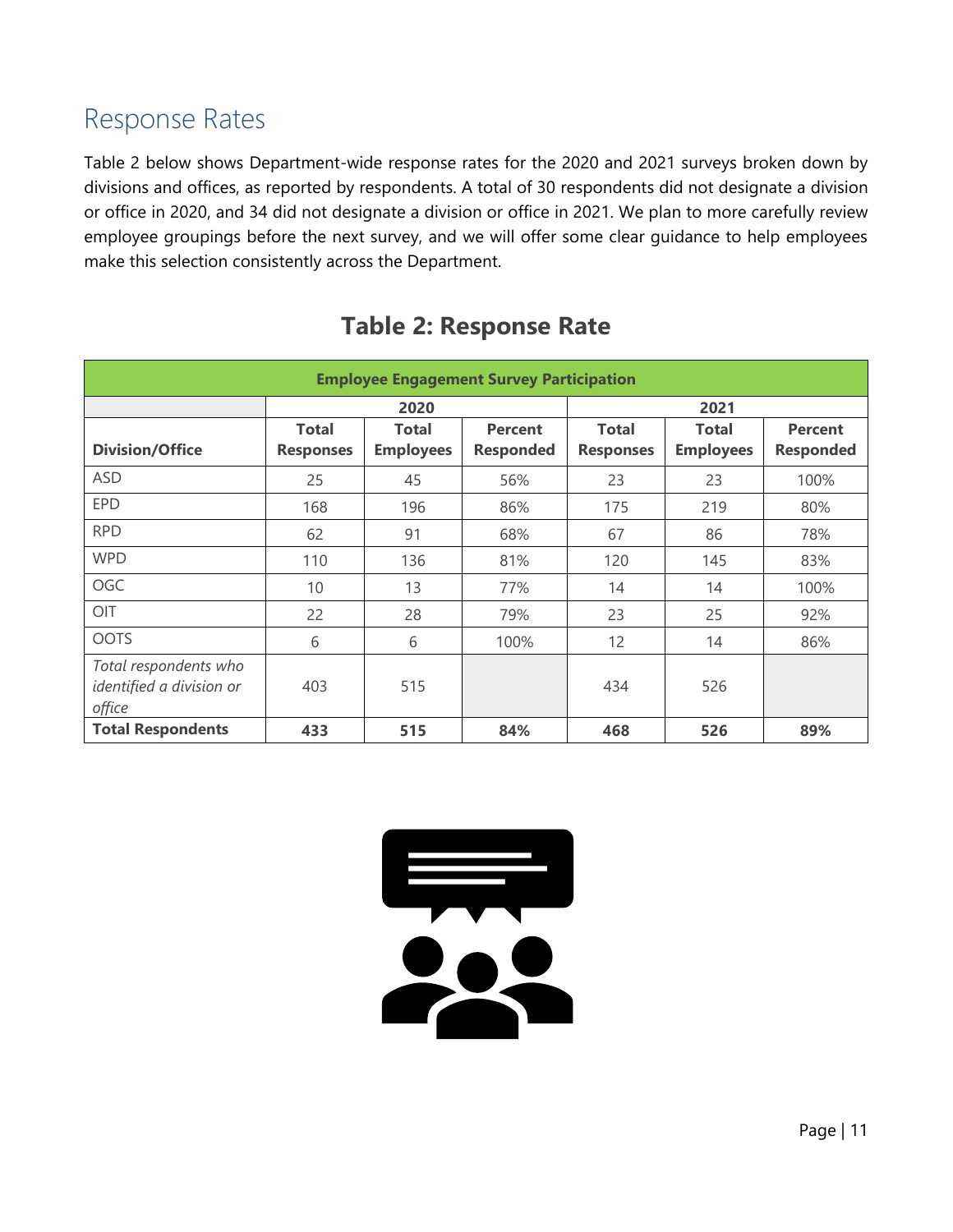#### <span id="page-11-0"></span>**Demographics**



The following charts illustrate the demographics of survey respondents. During the time the survey was open, the OSI heard concerns about whether management might be able to identify specific responders based upon certain demographic questions, given the limited size of the Department. This concern was evident in the survey results, where about 30% of respondents preferred not to disclose their minority status in both 2020 and

2021. Similarly, in both years, 19% of respondents preferred not to disclose their gender identity. We want to assure employees that the NMED Employee Engagement Survey *is* anonymous. Individual responses are collected through a web link and are not traceable to responders. We take maintaining anonymity seriously. The survey responses are collected and reported in data groups by percentage, so individual answers are neither accessible nor discernable. Having complete demographic information is useful in understanding correlations between gender identity and/or minority status and other answers throughout the survey. This information is key to striving to create a more equitable environment at the NMED, which is a management priority.

Next year, we will be refining the demographics portion of the engagement survey to better align with best practices and ensure greater clarity in both questions and answers. The demographic options on minority status in the past two years have been vague and undefined, which could be misinterpreted to be referring solely to race and ethnicity or perhaps to *any* minority status inclusive of ability, sexual orientation, gender



identity, etc. In New Mexico where most residents are people of color, it is important to include detailed demographic variables to ensure we can interpret this data in more meaningful and actionable ways. Other standard demographic variables will also be added (e.g., sex assigned at birth, age, sexual orientation, etc.), to ascertain if additional disparities within the data exist.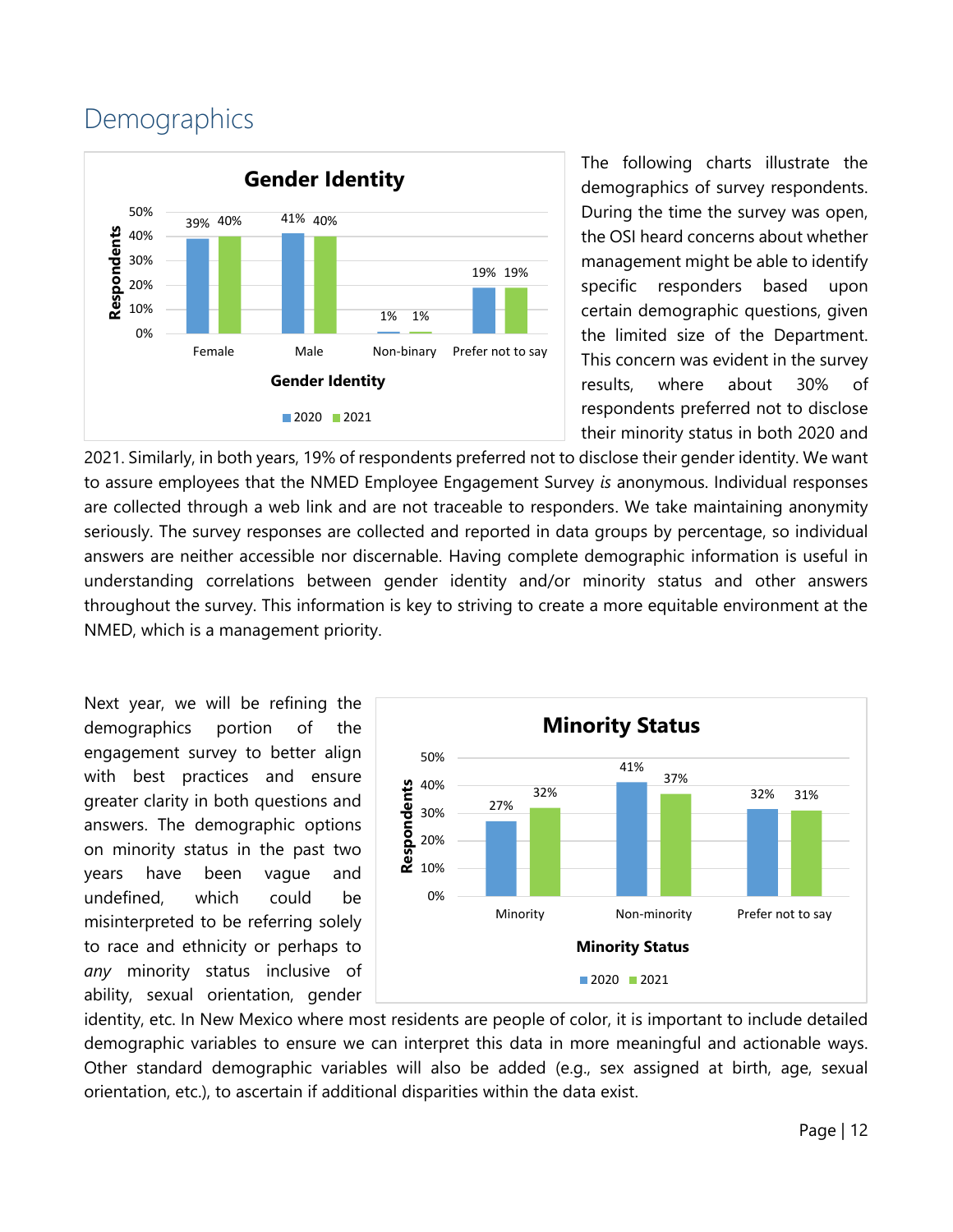Most respondents indicated education level. The most common education level was reported as beyond a bachelor's degree, followed by a bachelor's degree. In 2021, the percentage of employees with a degree beyond a bachelor's increased and those with a bachelor's degree decreased, while those with less than a bachelor's degree increased slightly.



2x Non-minority respondents are nearly twice as likely to have an education level beyond a bachelor's degree, as compared to minority respondents.

However, when broken down further by minority status, a clear inequity becomes apparent within NMED, as is displayed in the chart below. Here you can see that non-minority respondents are nearly twice as likely to have an education level beyond a bachelor's degree as compared to respondents who identified as a minority. Note that no large disparity is evident when comparing minority and non-minority respondents who have achieved a

bachelor's degree. When considering respondents with less than a bachelor's degree, another inequity becomes clear. **Minority respondents are more than 4 times likelier to have less than a bachelor's degree as their highest level of education compared to non-minority respondents.**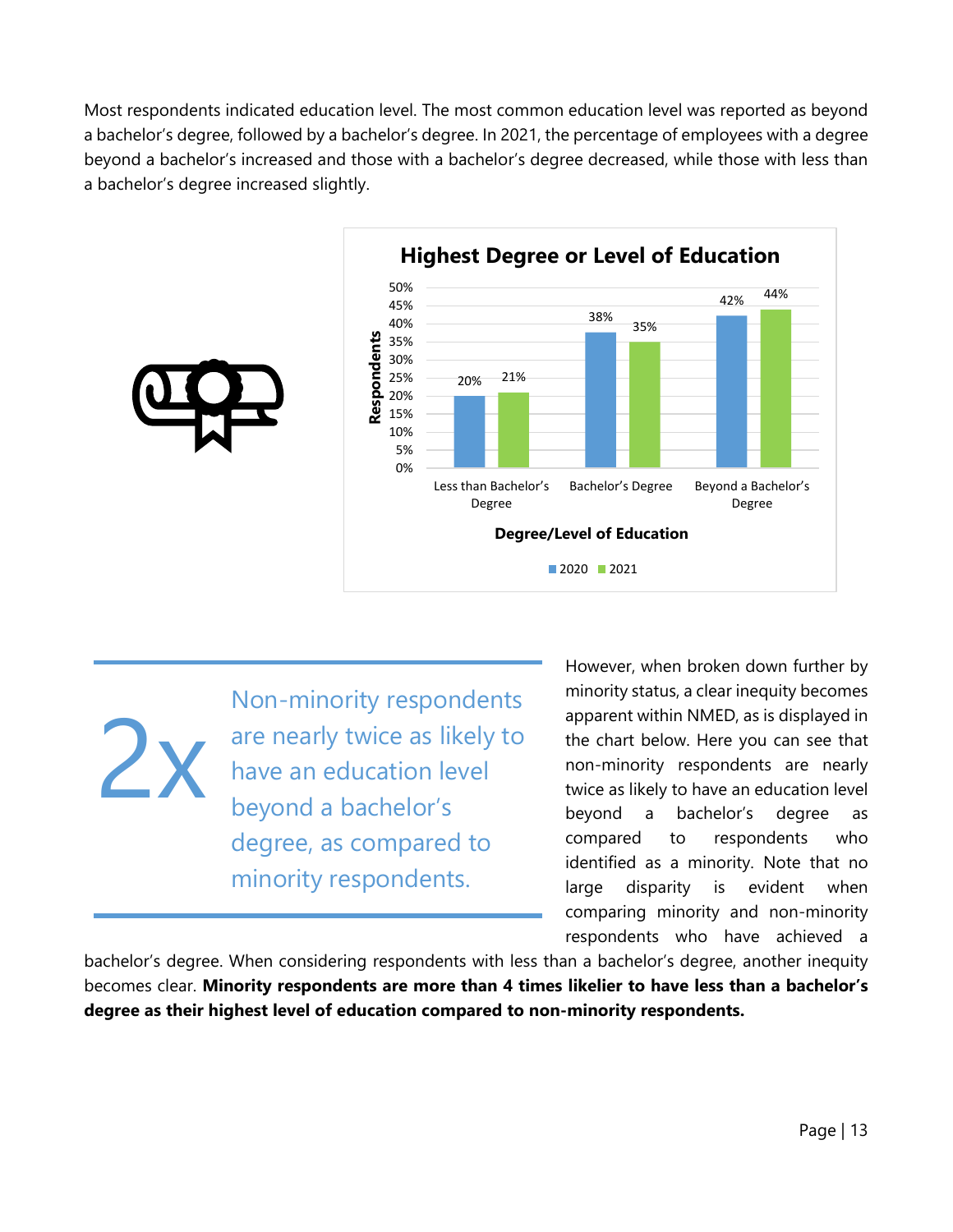Senior Leadership is committed to equity at NMED, including equity in educational attainment and will continue to work to support continuing education to address this inequity. Staff and supervisors should review the Education and Training Benefits Policy (02-56), which can be found on the NMED intranet, to see how to



request paid or unpaid time off to further career goals that align with employment at NMED. Taking advantage of this policy could help provide staff with the opportunity for lateral movement or upward mobility in a career series as a result of specialized training or education. Strategically leveraging this policy is also one tool to help us resolve this educational inequity within NMED.

When considering retention, employees working in state government for more than 20 years increased over 2020 numbers, as did employees with 10 years or fewer. Those between 10 and 20 years decreased from 2020. Although these numbers have not changed much from 2020 to 2021, NMED leadership will continue to monitor this as we work to retain talented staff within state government.



Finally, in question 73, employees were asked if they were considering leaving NMED within the next year. In 2020, 56% of respondents said they were not considering leaving the Department, and 27% said they were considering leaving. In 2021, 60% of respondents were not considering leaving the Department, and 24% said they were considering leaving. This is a slight improvement that we hope to see continue to improve in future years. **Senior Leadership is committed to retaining employees and is working to ensure NMED is known as** *the place to be* **in state government!**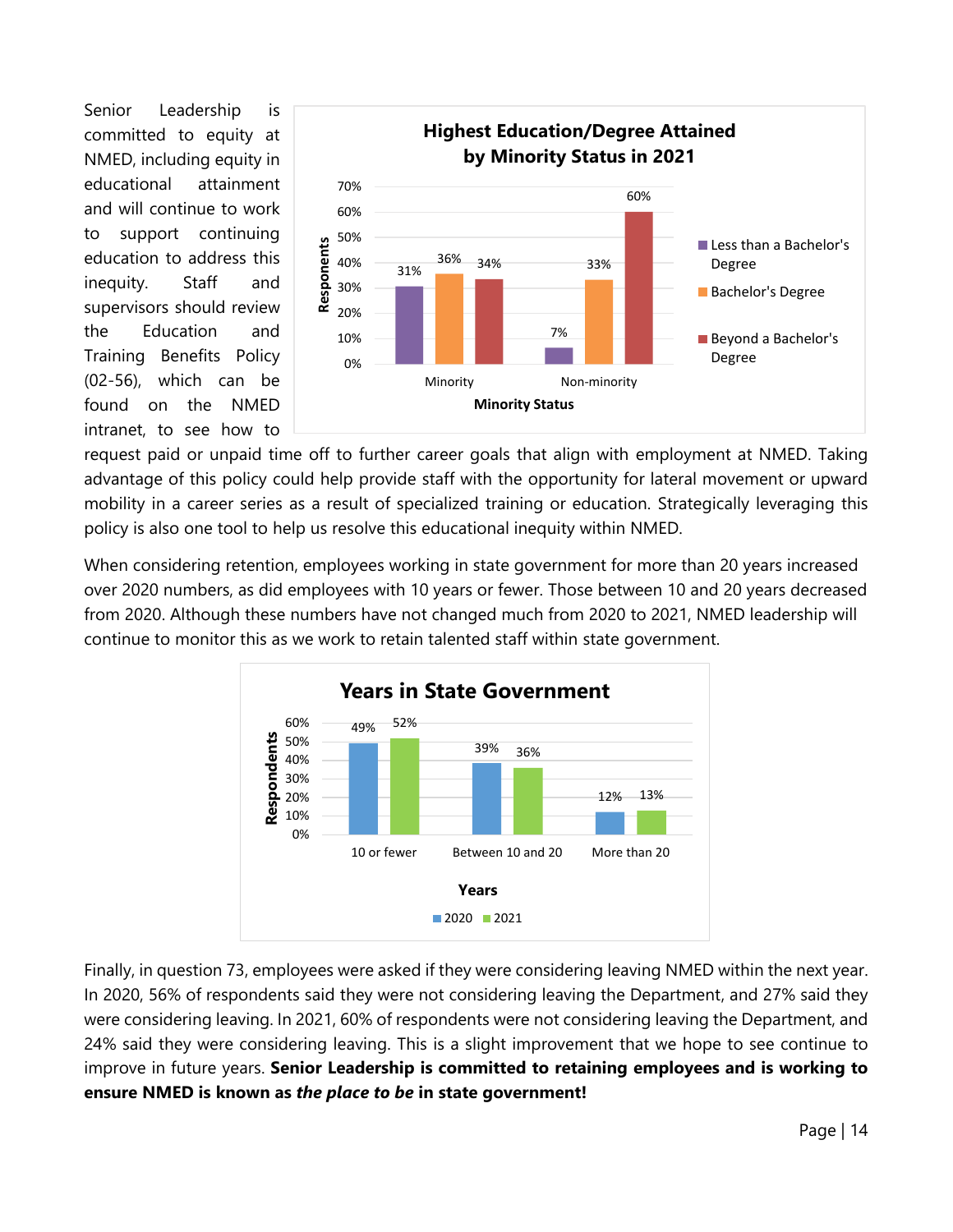### <span id="page-14-0"></span>Moving Forward

The NMED Senior Leadership Team (SLT), which includes the Secretary, Deputy Secretary, Division Directors, Deputy Division Directors, Legal Director, Director of Communications, Chief Information Officer, Chief Financial Officer, Director of Strategic Initiatives, and Special Assistant will continue to identify ways in which the Department can maintain and improve employee engagement, especially based upon these survey results. Additionally, all managers should take a closer look at how they incent performance, foster equity and diversity, reward creativity, and encourage innovation within their organizational units.

Furthermore, each employee is encouraged to help us in our efforts of continuous improvement. Please share your ideas related to our core values of science, innovation, collaboration, and compliance with us through the Idea Bank on our NMED intranet. The Idea Bank Committee reviews each submission and works to put your ideas into practice. Each of us brings different, unique perspectives and lived experiences to the team here at NMED which makes the organization stronger. Together, we will continue to grow and foster an NMED where each of us is valued, supported, and equipped with the tools necessary to excel in protecting public health and the environment for current and future generations.

Moving forward, OSI will highlight concrete ways we are improving NMED based on this year's survey results in our Weekly Activity Reports. NMED's SLT is committed to turning these results into action. As we progress throughout the rest of 2021, we will gather and highlight success stories related to this year's results.



Finally, OSI will host a 2021 Employee Engagement Survey webinar for all NMED employees interested in learning more about key findings stemming from the survey results. This is a great opportunity to provide your thoughts on what these results are saying, as well as to provide any feedback you may have for next year's survey. In the spirit of *#IamNMED*, let's continue to work together to make positive and lasting changes within NMED.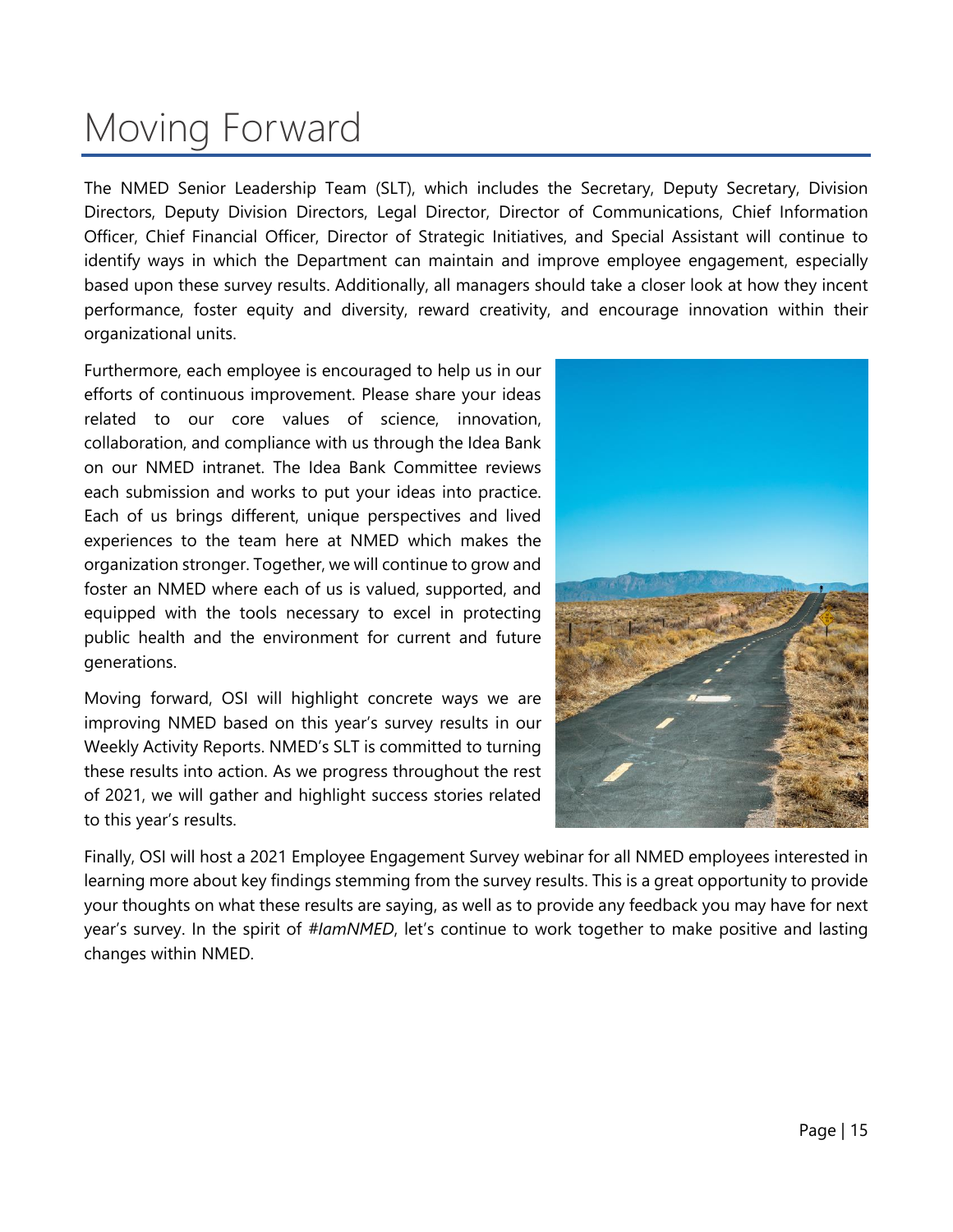# Appendix A: Survey Questions and Responses Related to Employee Engagement

<span id="page-15-0"></span>

|                                                                               |                | 2020           |                   | 2021           |                |                   |
|-------------------------------------------------------------------------------|----------------|----------------|-------------------|----------------|----------------|-------------------|
| <b>QUESTIONS</b>                                                              | <b>Percent</b> |                | <b>Percent</b>    | <b>Percent</b> |                | <b>Percent</b>    |
|                                                                               | <b>Engaged</b> | <b>Neither</b> | <b>Disengaged</b> | <b>Engaged</b> | <b>Neither</b> | <b>Disengaged</b> |
| Q1. I like the kind of work I do.                                             | 89.61%         | 8.78%          | 1.62%             | 88.67%         | 8.53%          | 2.77%             |
| Q2. My work gives me a feeling of personal accomplishment.                    | 84.30%         | 10.85%         | 4.85%             | 81.37%         | 11.32%         | 7.26%             |
| Q3. I am given a real opportunity to improve my skills in my<br>organization. | 57.97%         | 20.55%         | 21.48%            | 61.75%         | 24.95%         | 13.22%            |
| Q4. I have enough information to do my job well.                              | 67.89%         | 18.48%         | 13.62%            | 71.46%         | 17.99%         | 10.49%            |
| Q5. I feel encouraged to come up with new and better ways of                  | 60.05%         | 18.48%         | 21.48%            | 62.74%         | 21.79%         | 15.39%            |
| doing things.                                                                 |                |                |                   |                |                |                   |
| Q6. I know what is expected of me on the job.                                 | 84.02%         | 9.03%          | 6.94%             | 84.77%         | 9.42%          | 5.78%             |
| Q7. When needed, I am willing to put in the extra effort to get a             | 95.61%         | 3.00%          | 1.38%             | 96.16%         | 2.99%          | 0.85%             |
| job done.                                                                     |                |                |                   |                |                |                   |
| Q8. I am constantly looking for ways to do my job better.                     | 90.51%         | 7.87%          | 1.62%             | 91.22%         | 7.48%          | 1.28%             |
| Q9. I have sufficient resources (for example, people, materials,              | 38.11%         | 17.78%         | 44.11%            | 47.65%         | 18.34%         | 33.90%            |
| budget) to get my job done.                                                   |                |                |                   |                |                |                   |
| Q10. My workload is reasonable.                                               | 49.66%         | 20.79%         | 29.56%            | 56.56%         | 15.24%         | 28.12%            |
| Q11. My talents are used well in the workplace.                               | 62.50%         | 15.97%         | 21.53%            | 63.04%         | 21.75%         | 15.14%            |
| Q12. I know how my work relates to the goals and objectives of                | 85.45%         | 9.93%          | 4.61%             | 85.65%         | 10.47%         | 3.85%             |
| the Department.                                                               |                |                |                   |                |                |                   |
| Q13. The work I do is important.                                              | 93.28%         | 5.32%          | 1.38%             | 93.13%         | 5.14%          | 1.71%             |
| Q14. I am held accountable for achieving results within my work               | 86.37%         | 8.78%          | 4.85%             | 87.16%         | 8.97%          | 3.85%             |
| unit.                                                                         |                |                |                   |                |                |                   |
| Q15. I feel more engaged in my work today than a year ago.                    | 41.67%         | 38.89%         | 19.44%            | 41.12%         | 36.85%         | 22.03%            |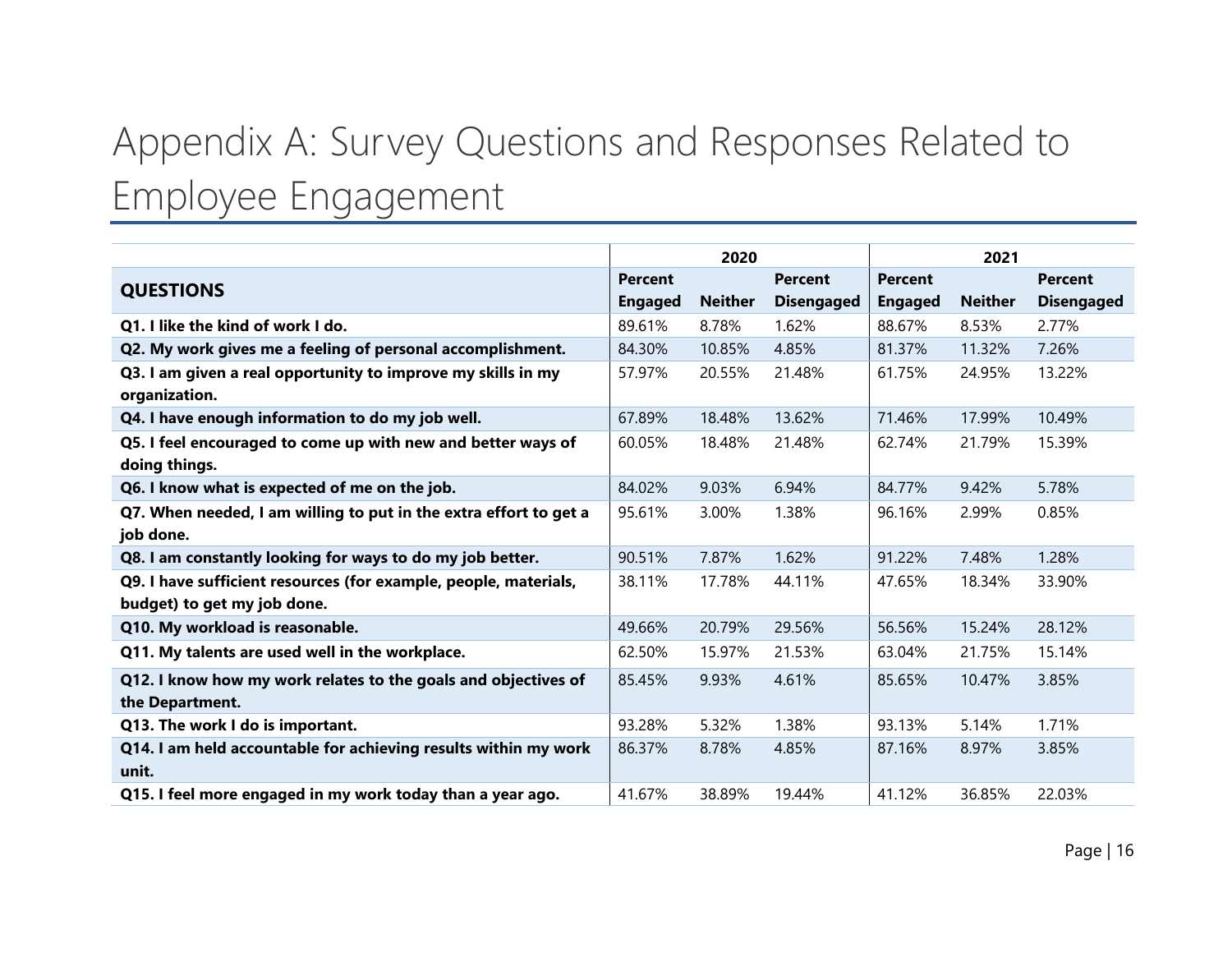| Q16. I can disclose a suspected violation of any law, rule or<br>regulation without fear of reprisal within my work unit.                                       | 64.81% | 21.53% | 13.65% | 71.46% | 19.06% | 9.42%  |
|-----------------------------------------------------------------------------------------------------------------------------------------------------------------|--------|--------|--------|--------|--------|--------|
| Q17. My training needs are assessed within my work unit.                                                                                                        | 49.30% | 26.85% | 23.85% | 56.53% | 27.02% | 16.45% |
| Q18. How satisfied are you with the training you receive for your<br>current job?                                                                               | 44.91% | 26.85% | 28.24% | 55.27% | 27.90% | 16.73% |
| Q19. Physical conditions (for example, noise level, temperature,<br>lighting, cleanliness in the workplace) allow employees to<br>perform their jobs well.      | 63.05% | 17.09% | 19.86% | 66.09% | 26.51% | 7.33%  |
| Q22. My employee evaluation (EE) or management evaluation<br>(ME) is a fair reflection of my performance.                                                       | 65.58% | 20.93% | 13.48% | 69.26% | 21.65% | 9.07%  |
| Q23. In my most recent employee evaluation (EE) or management<br>evaluation (ME), I understood what I had to do to be rated at<br>different performance levels. | 65.81% | 20.23% | 13.95% | 65.87% | 25.50% | 8.62%  |
| Q24. How satisfied are you with the recognition you receive for<br>doing a good job?                                                                            | 54.42% | 23.02% | 22.55% | 58.66% | 25.70% | 14.56% |
| Q25. The people I work with cooperate to get the job done.                                                                                                      | 80.47% | 10.35% | 9.18%  | 85.03% | 8.66%  | 6.27%  |
| Q26. My work unit is able to recruit people with the right skills.                                                                                              | 47.53% | 26.12% | 26.36% | 48.79% | 26.86% | 24.24% |
| Q27. Promotions in my work unit are based on merit.                                                                                                             | 29.64% | 31.53% | 38.83% | 30.33% | 37.85% | 31.80% |
| Q28. In my work unit, steps are taken to deal with a poor<br>performer who cannot or will not improve.                                                          | 28.84% | 41.37% | 29.79% | 29.38% | 46.75% | 23.85% |
| Q29. In my work unit, differences in performance are recognized<br>in a meaningful way.                                                                         | 27.02% | 43.13% | 29.85% | 33.77% | 39.30% | 26.92% |
| Q30. Recognition in my work unit depends on how well<br>employees perform their jobs.                                                                           | 39.38% | 37.97% | 22.64% | 43.86% | 35.67% | 20.35% |
| Q31. Employees in my work unit share job knowledge with each<br>other.                                                                                          | 82.70% | 7.58%  | 9.71%  | 84.82% | 9.96%  | 5.19%  |
| Q32. The skill level in my work unit has improved in the past<br>year.                                                                                          | 55.32% | 30.97% | 13.71% | 57.73% | 32.45% | 9.79%  |
| Q33. How would you rate the overall quality of work done by<br>your work unit?                                                                                  | 84.70% | 11.76% | 3.53%  | 87.77% | 8.93%  | 3.27%  |
| Q34. My work unit has the job-relevant knowledge and skills                                                                                                     | 78.12% | 13.18% | 8.70%  | 80.21% | 13.23% | 6.50%  |
| necessary to accomplish organizational goals.                                                                                                                   |        |        |        |        |        |        |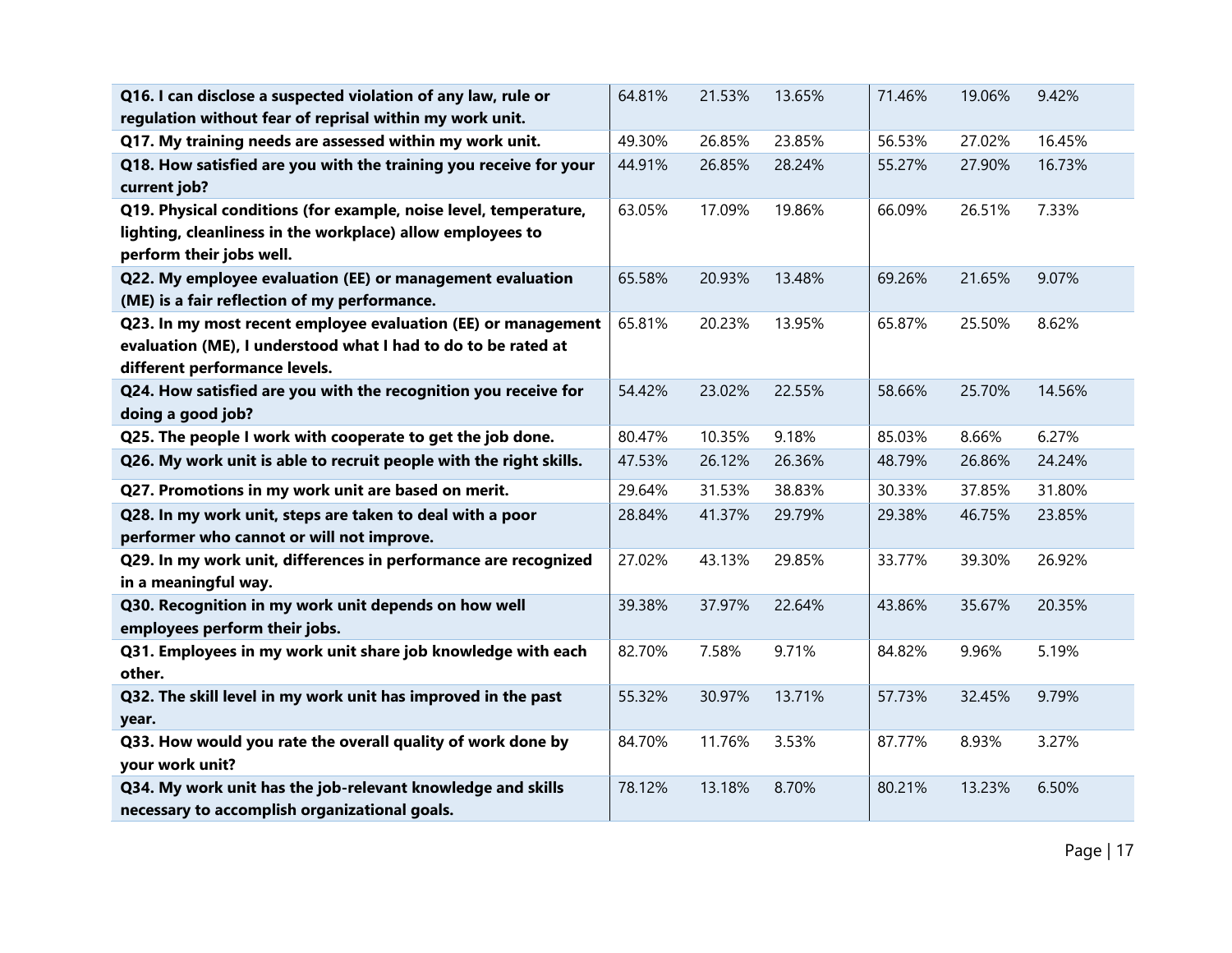| Q35. Employees have a feeling of personal empowerment with       | 50.83% | 25.30% | 23.88% | 55.00% | 27.11% | 17.79% |
|------------------------------------------------------------------|--------|--------|--------|--------|--------|--------|
| respect to work processes.                                       |        |        |        |        |        |        |
| Q36. Employees are recognized for providing high quality         | 50.24% | 24.64% | 25.12% | 58.82% | 23.48% | 17.60% |
| products and services.                                           |        |        |        |        |        |        |
| Q37. Creativity and innovation are rewarded.                     | 35.22% | 34.28% | 30.50% | 42.40% | 35.79% | 21.69% |
| Q38. Pay raises depend on how well employees perform their       | 12.59% | 25.18% | 62.23% | 10.26% | 32.03% | 57.52% |
| jobs.                                                            |        |        |        |        |        |        |
| Q39. Policies and programs promote diversity in the workplace    | 40.28% | 43.84% | 15.88% | 50.32% | 38.91% | 10.65% |
| (for example, recruiting minorities and women, training in       |        |        |        |        |        |        |
| awareness of diversity issues, mentoring).                       |        |        |        |        |        |        |
| Q40. Employees are protected from health and safety hazards on   | 68.40% | 18.16% | 13.44% | 81.12% | 11.47% | 7.36%  |
| the job.                                                         |        |        |        |        |        |        |
| Q41. My work unit has prepared employees for potential security  | 55.55% | 23.88% | 20.57% | 61.52% | 23.07% | 15.40% |
| threats.                                                         |        |        |        |        |        |        |
| Q42. Prohibited Personnel Practices (for example, illegally      | 69.51% | 19.15% | 11.35% | 73.21% | 19.57% | 7.18%  |
| discriminating for or against any employee/applicant,            |        |        |        |        |        |        |
| obstructing a person's right to compete for employment,          |        |        |        |        |        |        |
| knowingly violating veterans' preference requirements) are not   |        |        |        |        |        |        |
| tolerated.                                                       |        |        |        |        |        |        |
| Q43. My work unit is successful at accomplishing its mission.    | 80.14% | 11.11% | 8.75%  | 82.53% | 11.55% | 5.88%  |
| Q44. I recommend my work unit within the Department as a         | 74.59% | 13.30% | 12.12% | 74.78% | 18.00% | 7.16%  |
| good place to work.                                              |        |        |        |        |        |        |
| Q45. How satisfied are you with your opportunity to get a better | 30.27% | 29.55% | 34.04% | 31.81% | 29.78% | 30.00% |
| job in your work unit?                                           |        |        |        |        |        |        |
| Q46. How satisfied are you with your opportunity to get a better | 31.28% | 41.00% | 16.83% | 34.13% | 39.05% | 13.67% |
| job outside of your work unit?                                   |        |        |        |        |        |        |
| Q47. My supervisor supports my need to balance work and other    | 85.99% | 9.98%  | 4.04%  | 89.01% | 7.68%  | 3.29%  |
| life issues.                                                     |        |        |        |        |        |        |
| Q48. My supervisor provides me with opportunities to             | 71.43% | 16.67% | 11.91% | 79.08% | 13.41% | 7.48%  |
| demonstrate my leadership skills.                                |        |        |        |        |        |        |
| Q49. Discussions with my supervisor about my performance are     | 68.58% | 18.81% | 12.62% | 74.78% | 17.44% | 7.73%  |
| worthwhile.                                                      |        |        |        |        |        |        |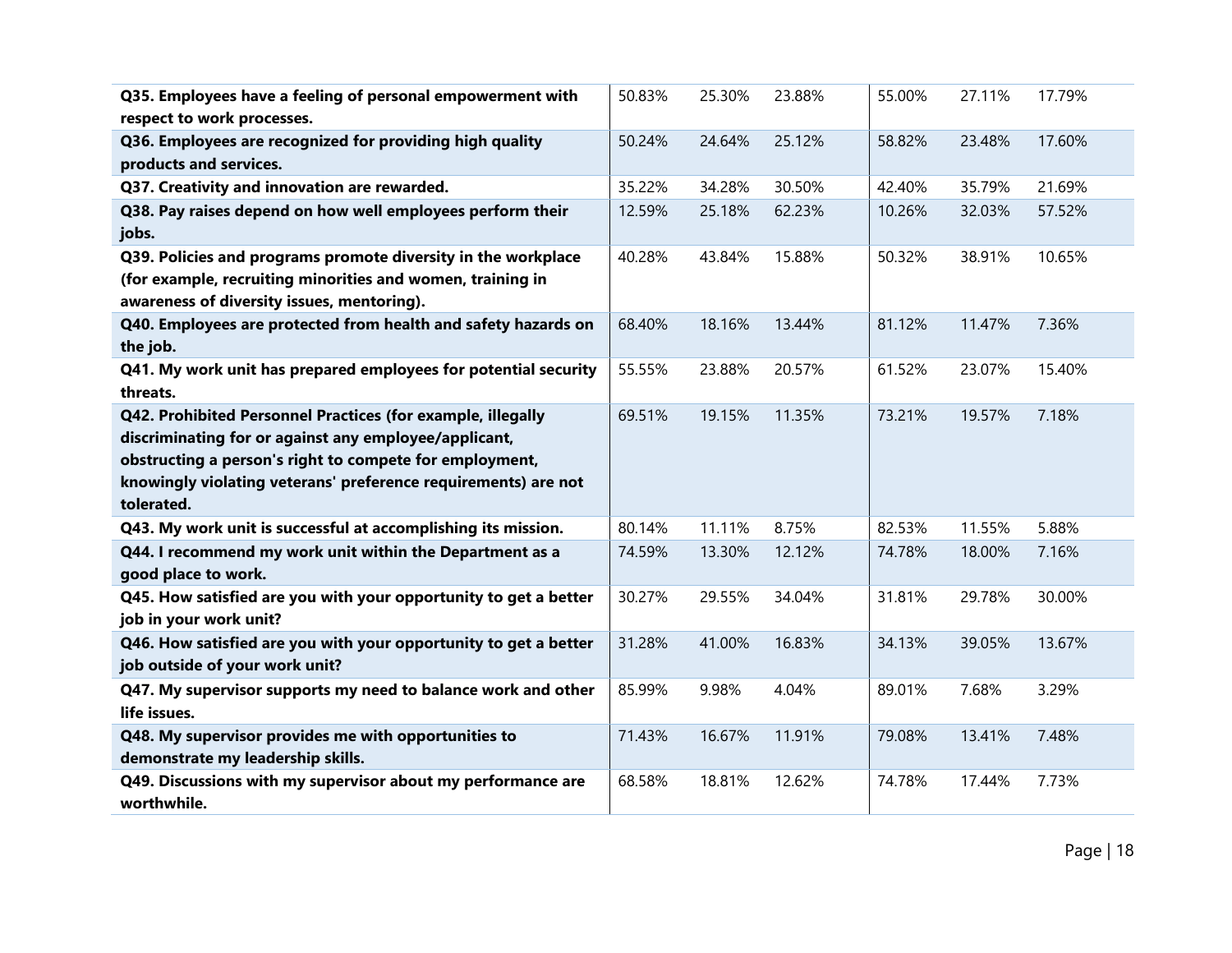| Q50. My supervisor is committed to a workforce representative    | 65.32% | 28.74% | 5.94%  | 71.39% | 25.44% | 3.10%  |
|------------------------------------------------------------------|--------|--------|--------|--------|--------|--------|
| of all segments of society.                                      |        |        |        |        |        |        |
| Q51. My supervisor provides me with constructive suggestions to  | 69.38% | 17.94% | 12.68% | 75.83% | 15.57% | 8.77%  |
| improve my job performance.                                      |        |        |        |        |        |        |
| Q52. My supervisor supports employee development.                | 76.43% | 15.48% | 8.10%  | 81.06% | 13.41% | 5.50%  |
| Q53. My supervisor listens to what I have to say.                | 80.96% | 9.52%  | 9.53%  | 84.36% | 9.01%  | 6.60%  |
| Q54. My supervisor treats me with respect.                       | 85.00% | 8.33%  | 6.66%  | 90.53% | 5.71%  | 3.74%  |
| Q55. My supervisor is an inspiring leader.                       | 68.40% | 18.53% | 13.07% | 72.57% | 17.22% | 10.15% |
| Q56. I have trust and confidence in my supervisor.               | 74.46% | 15.51% | 10.02% | 78.86% | 13.85% | 7.26%  |
| Q57. How satisfied are you with the information you receive from | 65.09% | 20.43% | 14.49% | 71.15% | 18.46% | 10.33% |
| your supervisor on what's going on in your organization?         |        |        |        |        |        |        |
| Q58. Overall, how good a job do you feel is being done by your   | 76.37% | 14.32% | 9.30%  | 84.36% | 10.33% | 5.28%  |
| supervisor?                                                      |        |        |        |        |        |        |
| Q59. In my broader organization, supervisors work well with      | 63.07% | 28.78% | 8.15%  | 65.26% | 29.36% | 5.52%  |
| employees of different backgrounds.                              |        |        |        |        |        |        |
| Q60. In my broader organization, supervisors clearly             | 53.98% | 29.16% | 16.86% | 59.95% | 26.49% | 13.69% |
| communicate goals and objectives of the Department.              |        |        |        |        |        |        |
| Q61. In my broader organization, supervisors review and evaluate | 53.24% | 32.61% | 14.15% | 56.64% | 31.57% | 11.70% |
| the organization's progress toward meeting its goals and         |        |        |        |        |        |        |
| objectives.                                                      |        |        |        |        |        |        |
| Q62. In my broader organization, supervisors promote             | 50.24% | 27.03% | 22.73% | 58.00% | 25.94% | 15.97% |
| communication among different work units (for example, about     |        |        |        |        |        |        |
| projects, goals, resources).                                     |        |        |        |        |        |        |
| Q63. In my broader organization, supervisors support             | 55.02% | 25.60% | 19.38% | 60.97% | 26.33% | 12.61% |
| collaboration across work units to accomplish Department goals   |        |        |        |        |        |        |
| and objectives.                                                  |        |        |        |        |        |        |
| Q64. In my organization, senior leaders generate high levels of  | 43.41% | 29.02% | 27.58% | 52.65% | 27.91% | 19.34% |
| motivation and commitment in the workforce.                      |        |        |        |        |        |        |
| Q65. The Department's senior leaders maintain high standards of  | 56.80% | 31.03% | 12.17% | 65.64% | 25.93% | 8.36%  |
| honesty and integrity.                                           |        |        |        |        |        |        |
| Q66. Overall, how good a job do you feel is being done by the    | 64.90% | 22.84% | 12.26% | 69.63% | 20.13% | 10.17% |
| supervisor directly above your immediate supervisor?             |        |        |        |        |        |        |